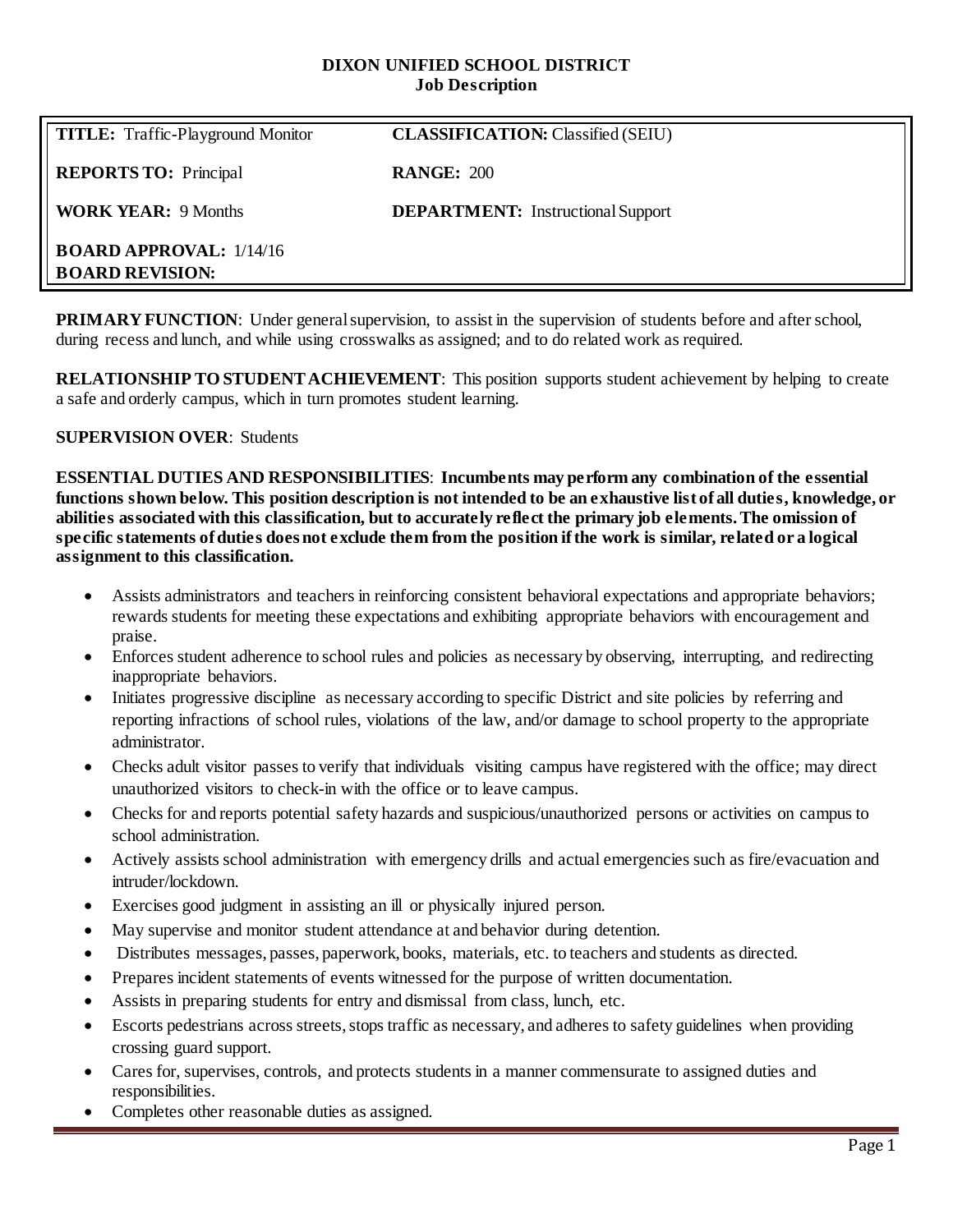# **TRAINING, EDUCATION, AND EXPERIENCE:**

- High school diploma or the equivalent; may be satisfied by appropriate experience and recommendations verifying sufficient knowledge and skills.
- Prior experience working in a public school setting preferred.

## **LICENSES AND OTHER REQUIREMENTS:**

- May require a valid California Driver's License, insurable status by the District's carrier, and access to a personal vehicle in some cases.
- Fingerprint/criminal justice clearance.
- Possession of a negative TB risk assessment certificate and, if risk factors are identified, a negative TB examination, that is no more than 60 days old and renewable at least once every four years.
- CPR and first aid certification preferred.

## **KNOWLEDGE AND ABILITIES: The following outline of essential knowledge, abilities, and physical requirements is not exhaustive and may be supplemented as necessary in accordance of the job.**

KNOWLEDGE OF\*:

- School rules, regulations, and policies.
- Behavior interventions and management strategies for students of various ages.

### ABILITY TO\*:

- Maintain a firm but friendly attitude toward individuals.
- Identify and redirect inappropriate behavior.
- Enforce campus rules and regulations.
- Diffuse conflicts and potentially volatile situations.
- Act quickly and calmly in emergencies.
- Maintain confidentiality of privileged information obtained in the course of work.
- Exercise caution and comply with health and safety regulations.
- Provide service and assistance to others using tact, patience, and courtesy.
- Give, understand, and carry out multi-step oral and written instructions.
- Form and maintain cooperative and effective working relationships with others.
- Sustain productivity with frequent interruptions.
- Maintain consistent, punctual, and regular attendance.
- Work both independently with little direction and as a part of a team.
- Meet District standards of professional conduct as outlined in Board Policy.

*\*Candidates should have fundamental working knowledge of these concepts, practices, and procedures, and the ability to apply them in varied situations.*

### **WORKING CONDITIONS:**

### PHYSICAL DEMANDS (*With or without the use of aids*)\*:

- Work is performed while moving about to monitor the campus for extended periods of time etc.
- Work is performed while in a stationary position to fill out reports as needed.
- Work is performed while positioning self to supervise students, monitor school facilities, etc.
- Work is performed while moving supplies weighing up to 10 pounds across the campus.
- Requires the ability to communicate effectively with staff, students, parents, and community members.
- Requires the ability to detect information displayed on a computer screen and read documents.
- Requires the ability to operate a radio, computer keyboard, and standard office equipment.